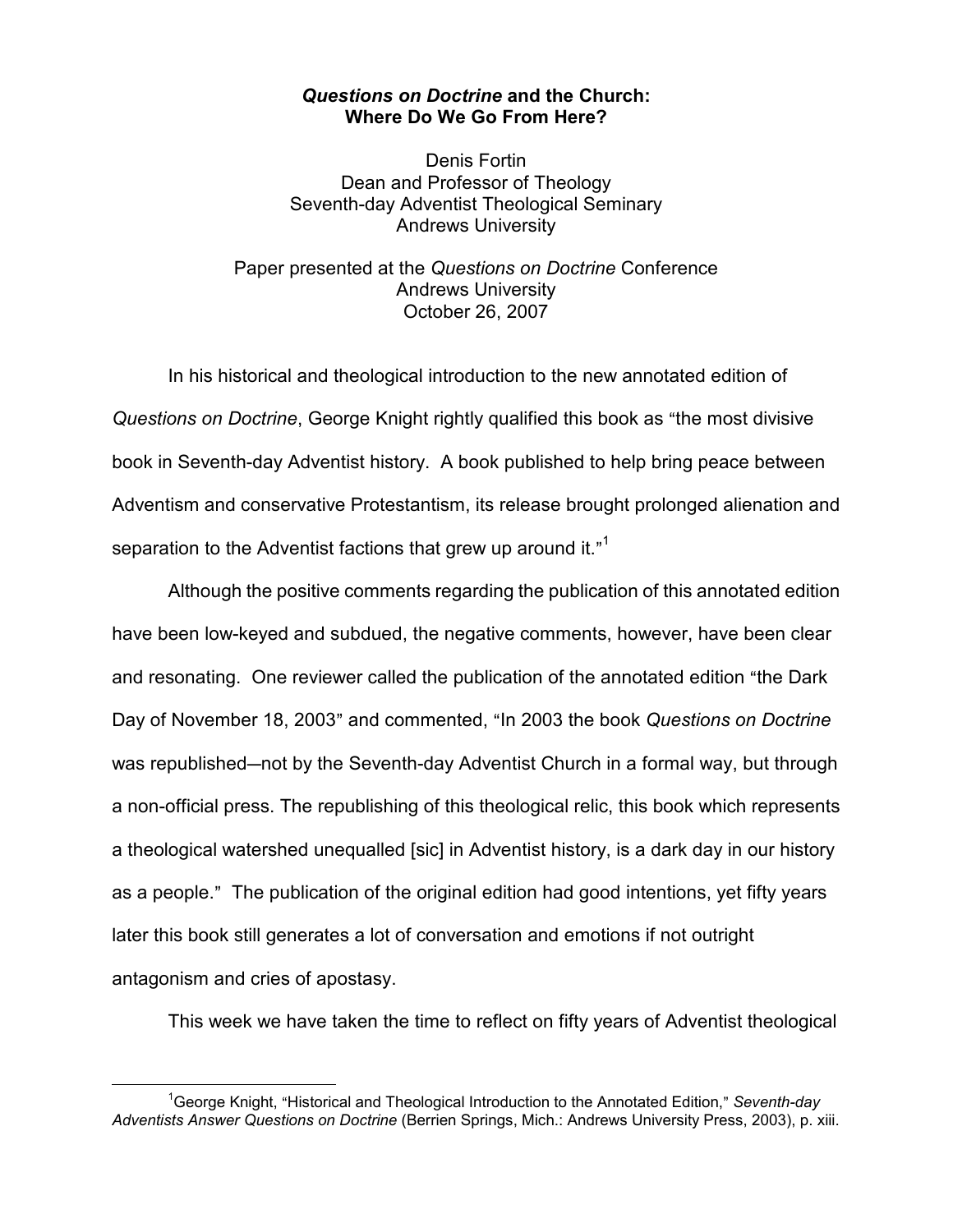debate, controversies and growth since the first publication of Questions on Doctrine. Seventh-day Adventism has changed since 1957—and in my opinion, for the better. Yet, as it seems obvious to all of us our theological reflection on the controversial theological themes presented in this book is not finished and more insights are still to be discovered. So I wonder where do we go from here? First, is there more for Adventists to learn and if so in which direction should we direct our reflection? And, second, how do we relate to the original intent of this book in making Adventism better understood to Evangelicals, this broad family of Christian brothers and sisters who are closest to us in theology and in ethos-and from whom our pioneers came?

## I. Adventist Theological Reflection

 $\overline{a}$ 

What the publication of Questions on Doctrine has taught us as a church is that the need for theological reflection, and good theological reflection, is important in Adventism. Adventism is not a static denomination and, as in earlier decades, it continues to grow and sharpen its understanding of biblical truths. That's why we have never adopted a creed or a settled confession of faith. We believe in being open to the guidance of the Holy Spirit in our search for truth and in our theological reflection on the meaning of this truth.<sup>2</sup> Hence, if we truly believe in these premises, our search for truth

<sup>&</sup>lt;sup>2</sup>This we express in the preamble to our 28 Fundamental Beliefs: "Seventh-day Adventists accept the Bible as their only creed and hold certain fundamental beliefs to be the teaching of the Holy Scriptures. These beliefs, as set forth here, constitute the church's understanding and expression of the teaching of Scripture. Revision of these statements may be expected at a General Conference session when the church is led by the Holy Spirit to a fuller understanding of Bible truth or finds better language in which to express the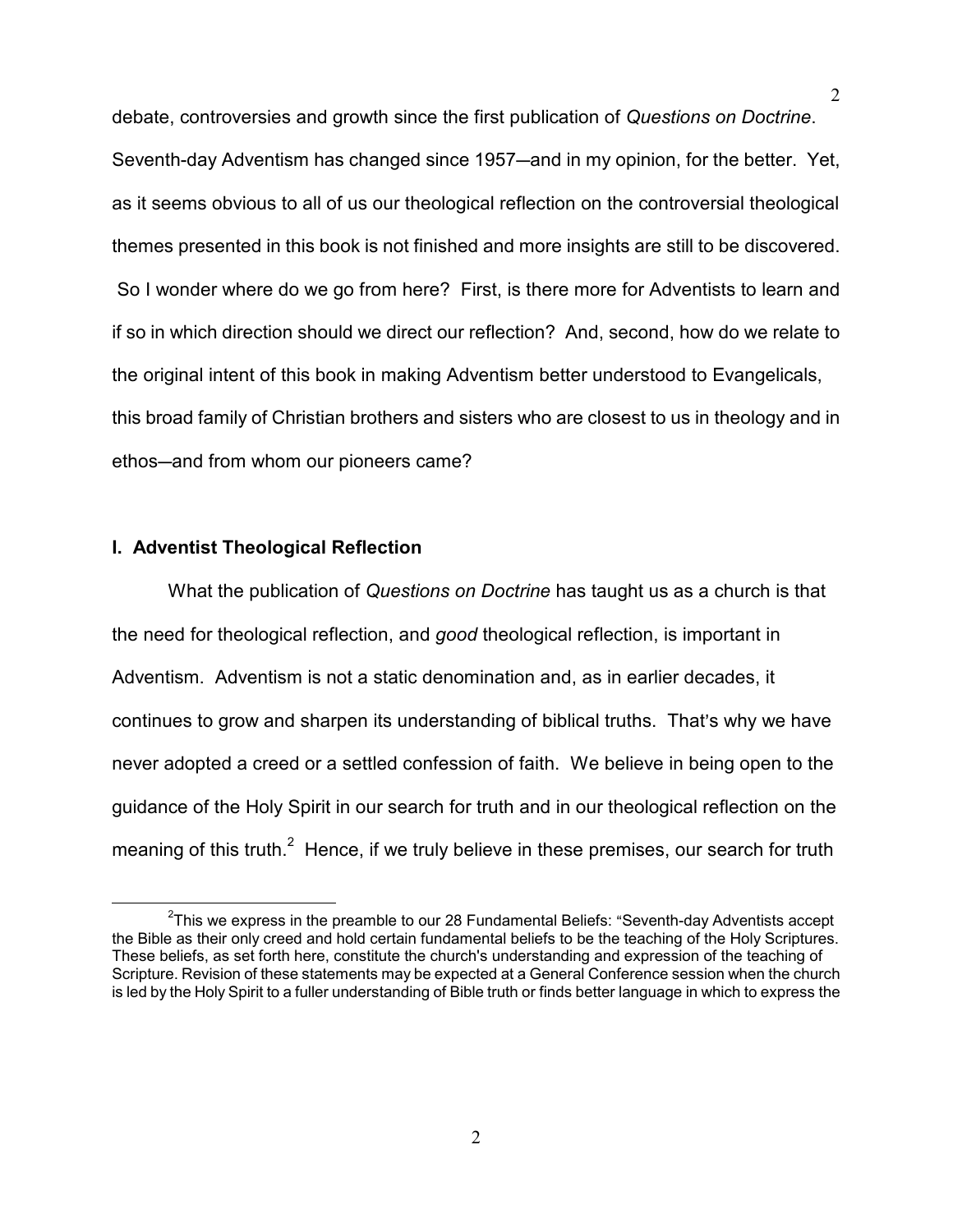and theological reflection will lead us to new insights not seen before.

The publication of Questions on Doctrine fifty years ago unknowingly forced the church to refine its theology of atonement, its understanding of the divine/human nature of Christ, and of the meaning of the experience of salvation. Indirectly, this book revealed that we needed to do better biblical and theological reflection on these themes. While some have decried the first publication and recent republication of this book, its original publication showed how weak our theology was in some areas and that it needed better work. Today our Adventist theology is much stronger and better articulated as a result of the publication of Questions on Doctrine.

Yet the task of doing theology is never completed. Good theological reflection seeks to answer the current questions the church is asking, not questions of past generations. Since the publication of Questions on Doctrine all sectors of Adventism have participated in theological reflection to sharpen and nuance our understanding of these doctrines. And now we have insights into these topics and doctrines that our church forebears did not even think of. Even those who have condemned the most the publication of Questions on Doctrine have participated in this theological reflection; they also have developed theological knowledge beyond pre-Questions on Doctrine reflections. Doctoral dissertations and numerous books have been written. We may not agree with the conclusions reached or advanced in these publications but nonetheless from that perspective alone, the publication of Questions on Doctrine has been beneficial

teachings of God's Holy Word."

l.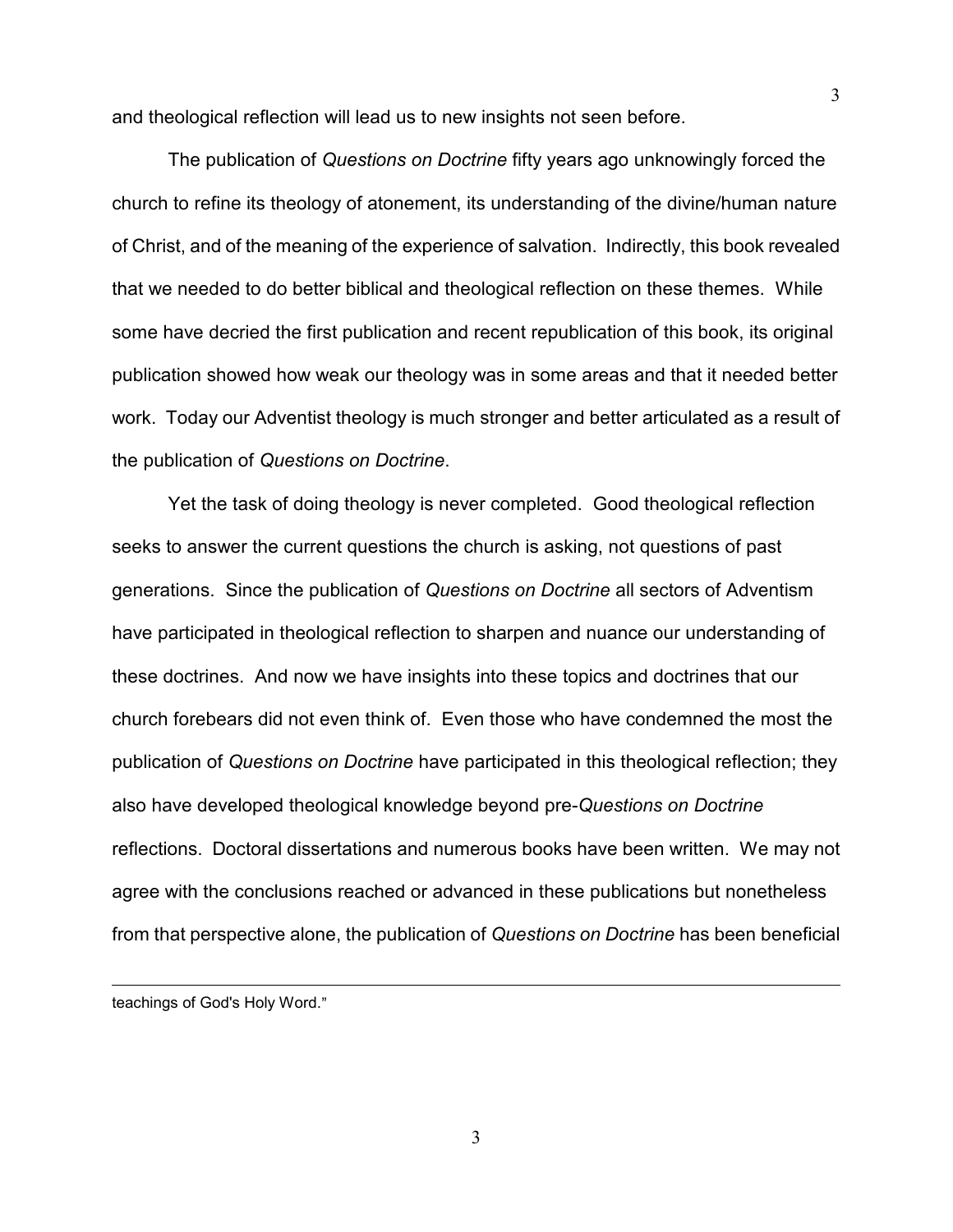for the theological reflection of the church.

If we truly believe in our historical position in not having a creed or fixed confession of faith, than we must conclude that theological reflection and search for biblical truth will lead us to new insights. I believe the publication of Questions on Doctrine achieved that goal and we are better off today for its having stirred our thinking. But perhaps more theological reflection is still needed and let me indicate a few areas where I think more work could be done.

Some years ago I realized that the debate over the human nature of Christ in Adventism is first and foremost a debate over the exegesis of Ellen White's vocabulary on the human nature of Christ. The Bible certainly talks about Jesus' human nature. But truly our debate is about what Ellen White said and meant by what she said.

Furthermore, I observed also that this debate is about nineteenth-century vocabulary, words and expressions: "propensities of sin," "propensities to sin," "inherent propensities," "taint," "inclinations," "passions," and "susceptibilities." To a large extent the meaning of all these words and expressions is becoming more and more distant from us. I wonder to what extent people in the twenty-first century are able to follow and relate to the intricate nuances of these words, and to what extent this debate about vocabulary has become irrelevant to new generations and cultures. In this sense I concur with Elder Jan Paulsen who also raised this issue in his address at the beginning of Annual Council a few days ago when he said regarding our Conference: "I just cannot imagine a post-modern person in Europe, a business man in Asia or Latin America, any more than a farmer in Africa will care one iota whether Christ had the nature of man before the fall or after. The realities of the world in which we live have other concerns and other priorities

4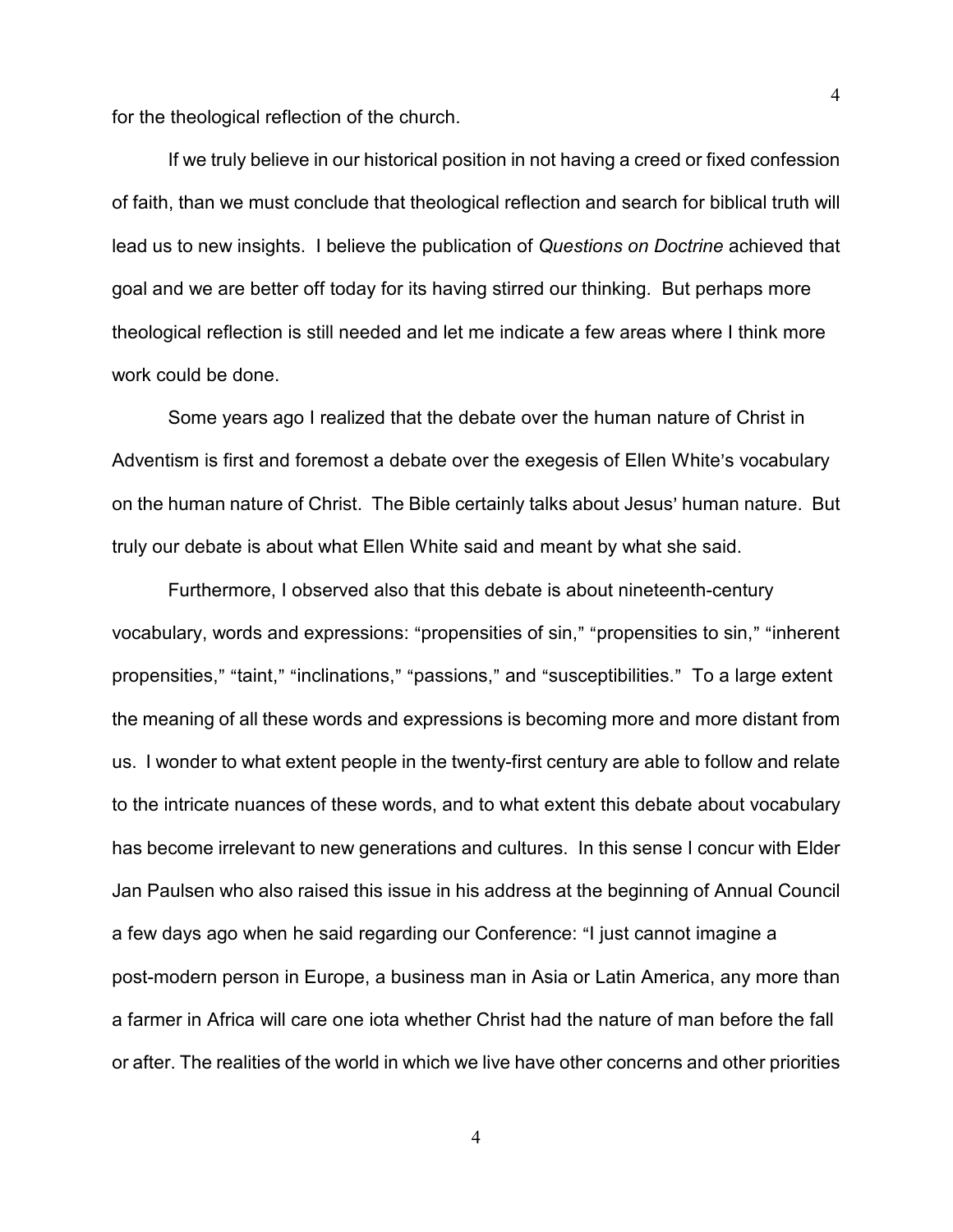which occupy us." $^3$ 

 $\overline{a}$ 

Although I am a historical theologian and I delight in reflecting on the questions raised by Questions on Doctrines, I wonder to what extent the issues we discuss regarding this book have become irrelevant questions. The task of theology is to answer the questions people are asking today and I wonder if we are truly doing this when we discuss the theology of Questions of Doctrine. A few speakers have shown their copy of Questions on Doctrine. Here's mine. I purchased it during the Oshkosh Camporee in 1999. One of the booths was a used bookstore and there I found it. I immediately grabbed it when I saw it. But notice that my book is a discarded copy from a local Adventist church library. Perhaps this is indicative of how important this book has become to many Adventists.

Having said this, let me offer three areas of reflection to those who wish to do further reflection on these questions.

A few years ago Woody Whidden suggested that we should use different terminology in our discussion of Ellen White's thought on the nature of Christ. Instead of debating the virtues of postlapsarianism or prelapsarianism, he offers instead that we should refer to Christ's *unique* human nature and *identity* with our nature. I wholeheartedly agree with his suggestion. Ellen White's thought on Christ's human nature did not use technical words but simple expressions used in her day to either

<sup>&</sup>lt;sup>3</sup>Adventist News Network, http://news.adventist.org/specials/2007/annual-council/paulsen.html accessed on October 15, 2007.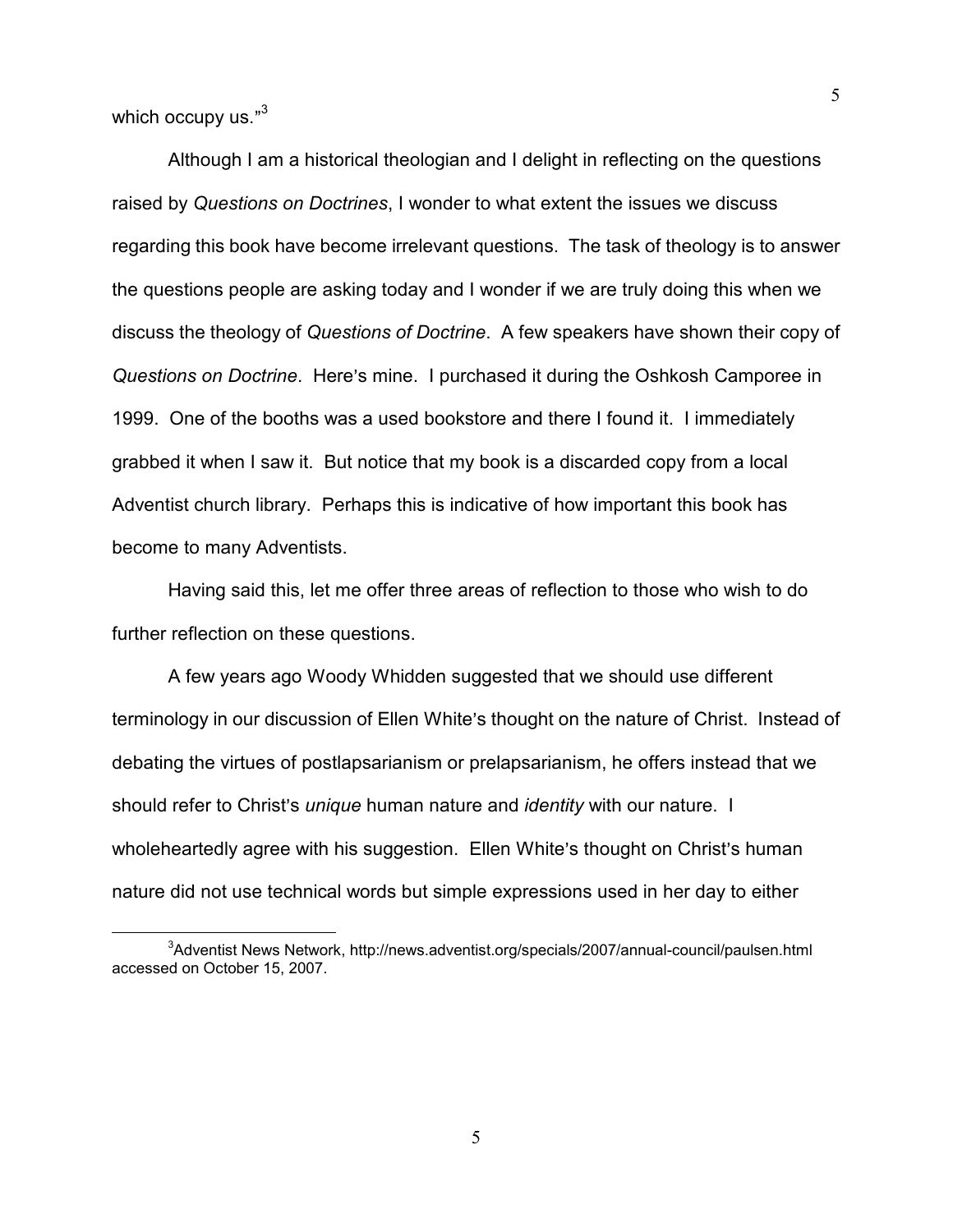emphasize Christ's unique nature different from ours or his identity and similarity with our nature. If we were to follow this suggestion I believe we would be able to return to one fundamental thought in Ellen White's writings. In all our debates about the intricacies of Christ's human nature, we have caused the loss of one major concern Ellen White had when she wrote about Christ's human nature. I believe her major concern was to set before us Christ as the example of a real human being with a sincere devotion to doing the will of his Father, who showed humanity the way of victorious living in a world of sin and rebellion by relying fully upon his Father's will, grace, and power. According to Ellen White, Christ is thus our example. Many in Adventism have lost, forgotten and to some extent dismissed her concern. In a world where standards of morality are subjective and relative, Ellen White tells us to look to Christ as the example of what a true and genuine human life is all about. Following Whidden's suggestion would likely help us in our theological discussions and help refocus Ellen White's original intent.

6

Another area where I think we could benefit from further theological reflection is the doctrine of sin. Although I don't want to be too reductionist, I think the theological debate over the nature of Christ is really about the doctrine of sin. I have said for many years that the Adventist debate about Ellen White's view of Christ's human nature has to do with what we assume or presuppose her definition of sin to be. And that is one area where I think we need to focus future studies. If we were to understand better what the Bible says about sin and then what Ellen White believes and affirms sin to be, than we could likely find more agreement between ourselves. From Scripture we know that sin is a multi-faceted entity that precludes any quick, easy definition. Sin is not simply a wrong action or transgression of the law of God, although it certainly includes this, but it also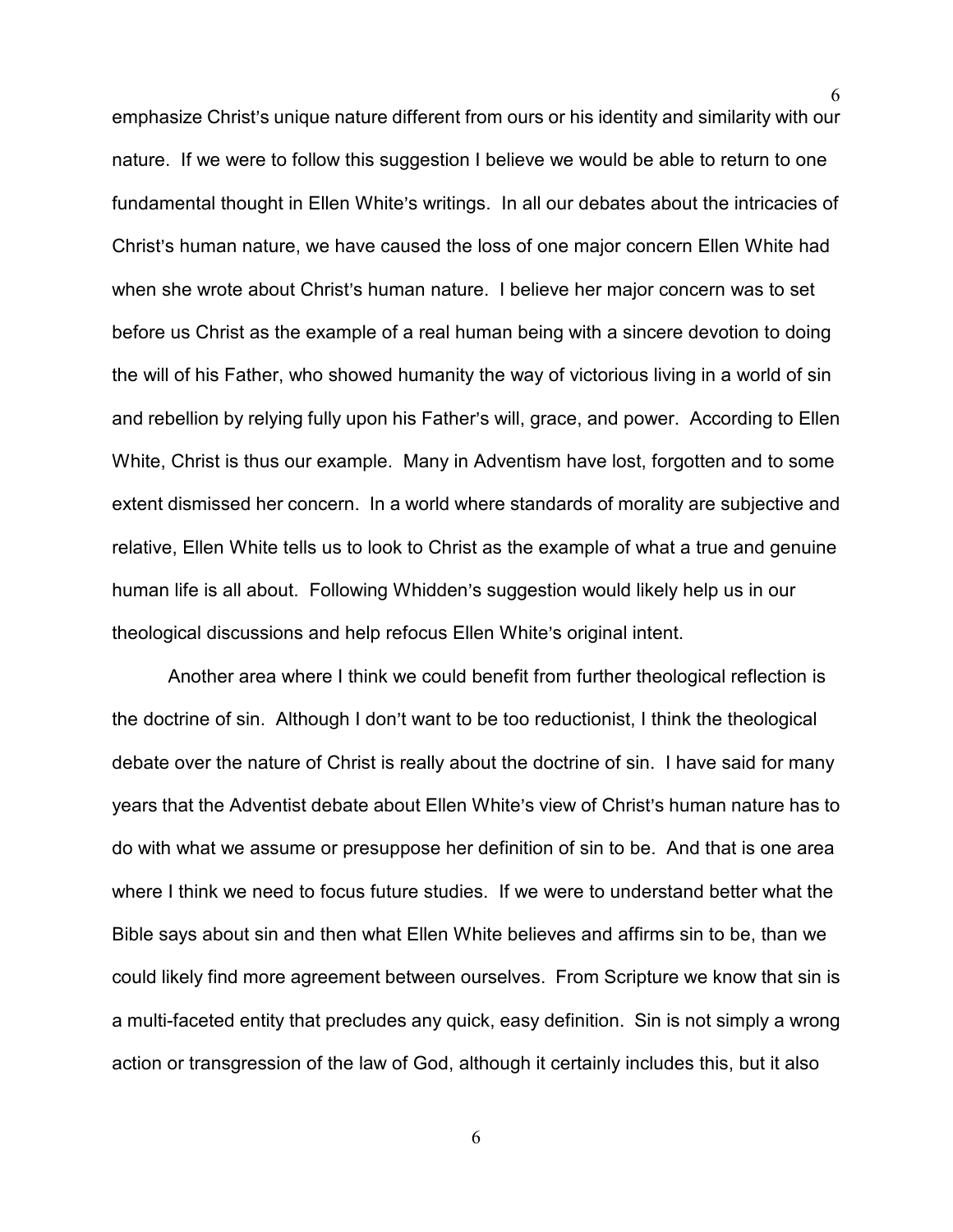includes intentions and attitude, it is a state of being that masters human beings and this from birth. What we assume and presuppose about sin has a deep impact on how we view the human nature of Christ.

7

Questions of Doctrine launched a major debate among us on the human nature of Christ because it published up to then unknown quotes from Ellen White's writings that obviously brought into question an insufficient definition of sin. Much has been said about the Baker letter and it has become one of the most important Ellen White documents in any discussion of the nature of Christ. I agree with Whidden's conclusion in saying that Ellen White's expressions "propensities of sin," "inherent propensities of disobedience," "a taint of sin," "an evil propensity," and "inclinations to corruption" are all expressions mainly and primarily describing the same phenomenon and whatever they mean we must conclude that Christ was not born with these inclinations. In this letter, Ellen White is contrasting the effects of sin upon the descendants of Adam and its effects upon the human nature of Christ. While the descendants of Adam are "born with inherent propensities of disobedience", Christ, "that holy thing," was not. Ellen White understood that there is an intrinsic difference between Christ's human nature and ours, and this from birth. And to make sure Baker understood she was referring to the birth of Christ, she quoted from the angel Gabriel's words to Mary in the gospel of Luke. "Let every human being be warned from the ground of making Christ altogether human, such an one as ourselves: for it cannot be", she concluded. $4$ 

l.

<sup>&</sup>lt;sup>4</sup>Letter 8, 1895, published in Manuscript Releases, vol. 13, pp. 13-30.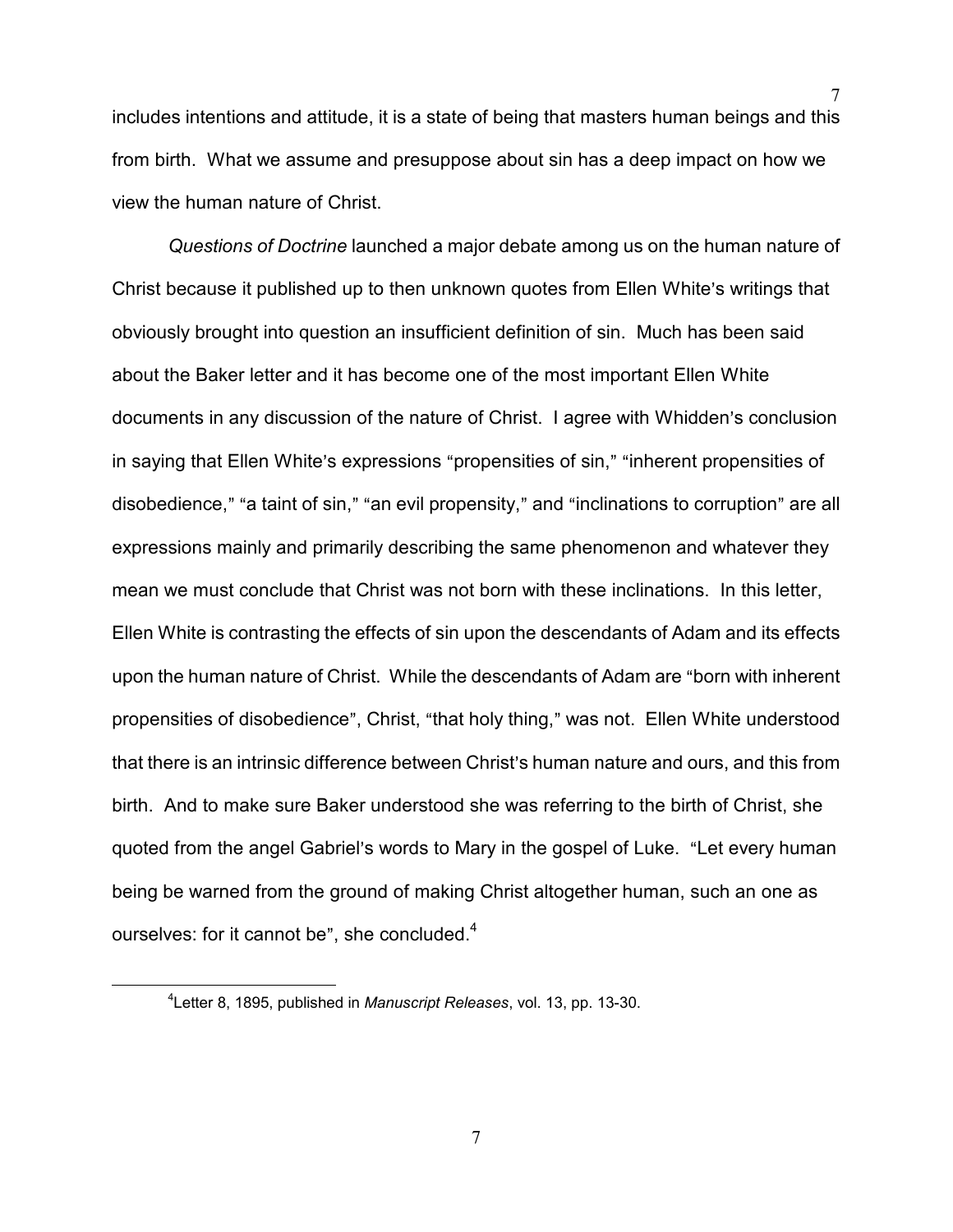To some extent I could say the same about what Questions on Doctrine taught about the sanctuary and atonement. We know that many early Adventists believed in a strict dichotomy between the sacrifice of Christ on the cross and his ministry in the sanctuary – applying the word atonement only to the ministry of Christ in the heavenly sanctuary. Yet, Scripture uses the concept of atonement in connection with the work of Christ on the cross. On this subject too, Questions on Doctrine published some not well known quotes of Ellen White where she uses the word atonement in connection with the sacrifice of Christ on the cross and not only with Christ's ministry in the heavenly sanctuary. She did not subscribe to J. H. Waggoner's or Uriah Smith's strict compartmentalization of when the atonement occurs. In that sense she is more Evangelical than some of her most trusted colleagues. So the publication of Questions on Doctrines helped us in this area too. Since then we have refined our theological understanding of what Christ's death and heavenly ministry mean and how the two are interrelated and part of his work of atonement.

## II. Adventists and Evangelicals

What about the original intent and purpose for the publication of Questions on Doctrine which sought to communicate the Adventist message to Evangelicals in a manner they could understand? Is this still something we should be concerned about?

A couple months ago, Andrews University hosted the second session of a conversation between representatives of the Seventh-day Adventist Church and the World Evangelical Alliance. While we tend to live by ourselves, some Evangelicals sincerely believe in reaching out to others and establishing healthy relationships with

8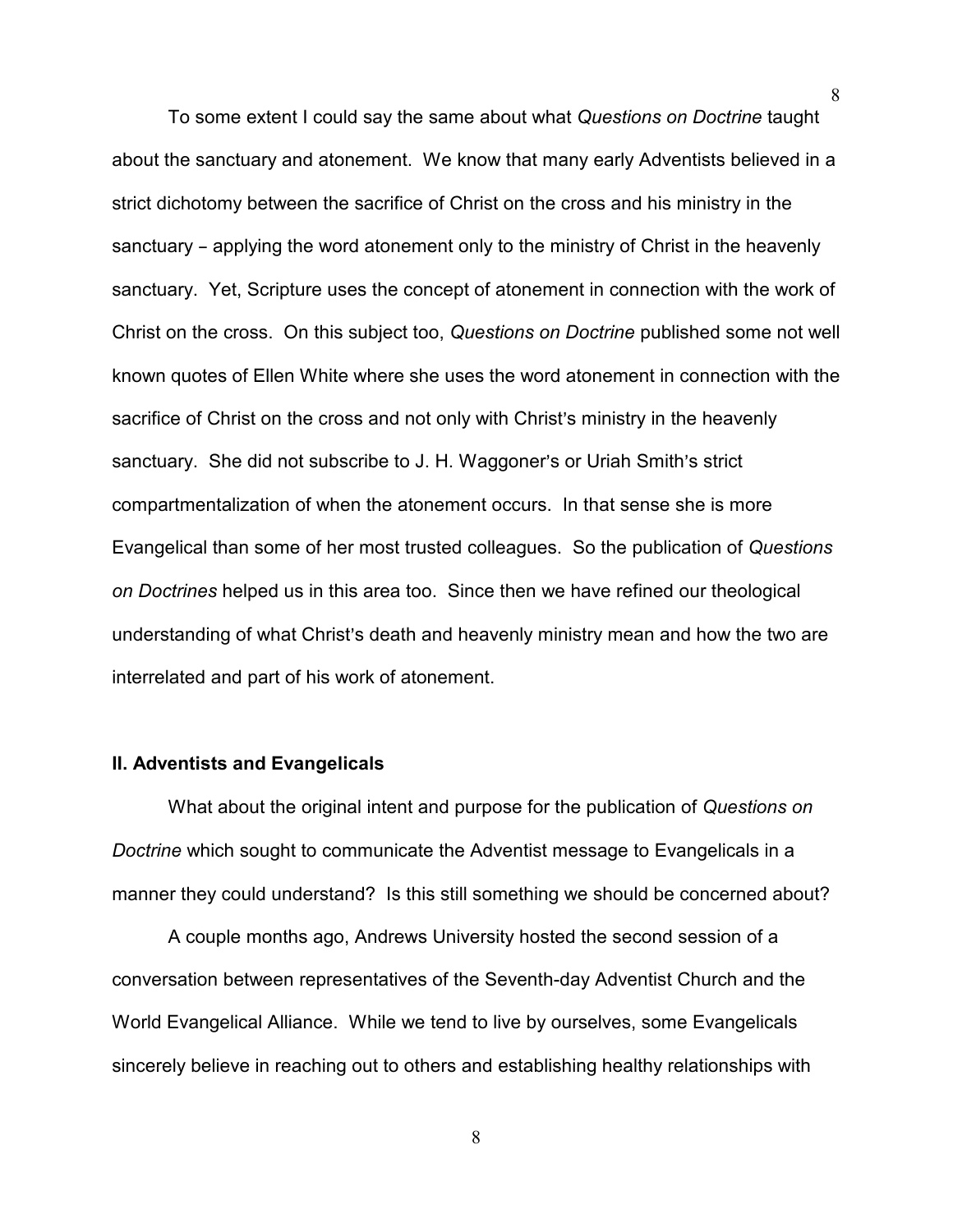other denominations. Christians of other denominations are curious and genuine about wanting to know Adventists better. For the most part, they often have a superficial knowledge about our distinctive doctrines, yet they know we are conservative Christians. (In fact, I have a Methodist friend at the Perkins School of Theology of the Southern Methodist University who is currently completing the manuscript of a book to be published by Oxford University Press on how various churches and denominations teach and experience the gospel. In that book he argues Seventh-day Adventists are part of conservative Evangelicals.) So two months ago our small group met together with representatives of the World Evangelical Alliance and we talked about what Adventists believe.<sup>5</sup>

Professors from the Seminary presented four papers for discussion on important Adventist distinctive beliefs: (1) our understanding of prophetic interpretation, 1844 and the heavenly sanctuary (Roy Gane), (2) the role of Ellen White in the development of Adventist doctrines (Denis Fortin), (3) righteousness by faith and the place of works in salvation (Peter van Bemmelen), and (4) human nature and destiny (Miroslav Kiš). All the participants will tell you that the discussions we had over these four days were intense, lively and spirited, yet done in a spirit of kindness and courtesy.

What amazed me in these discussions is that these Evangelical professors and pastors still ask basically the same questions about Adventist doctrines that Donald G.

 $\overline{a}$ 

<sup>&</sup>lt;sup>5</sup>In my opinion, this was not a dialogue since only Adventists presented papers on agreed subjects. Evangelicals were asking questions to Adventists and sought to better understand Adventist doctrines.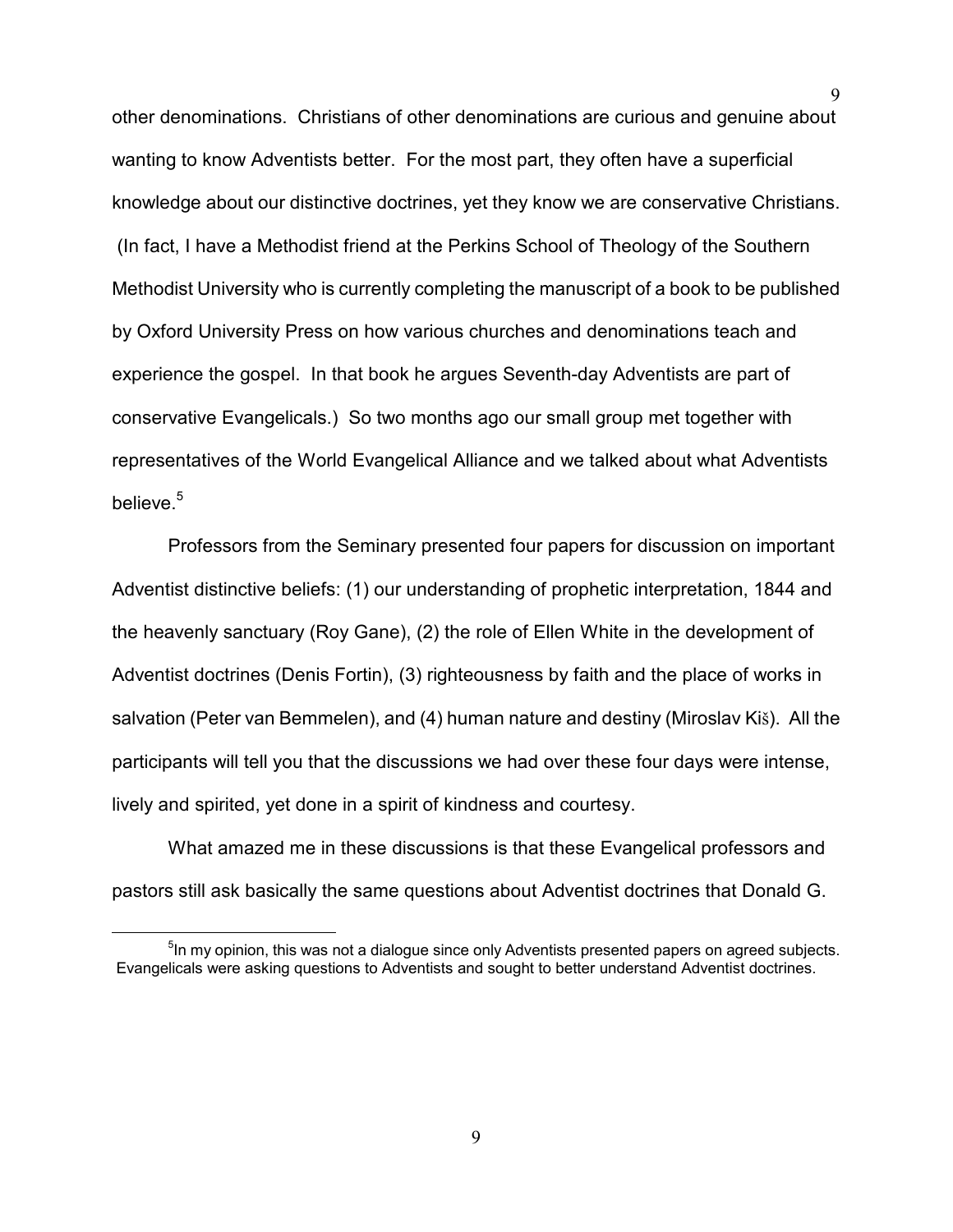Barnhouse and Walter Martin asked fifty years ago. Evangelicals still ask us to clarify our eschatological interpretation of Bible prophecies, how we get to 1844, and how this date impacts our understanding of Christ's death on the cross and his ministry in the heavenly sanctuary, and what we mean by the scapegoat; they still want us to explain how we view human nature and what happens at death, and what will happen to the wicked after the last judgment; they still have plenty of questions regarding our teaching on salvation, the role of grace and faith in justification and sanctification, the role of the law and works; they still ask us to explain why the Sabbath is so crucial to our faith, why we keep Sabbath the way we do, and what we mean by the mark of the beast; they still raise their concern when we say on the one hand that we believe in the sole authority of Scripture as the basis of our beliefs and Christian life and yet on the other hand we accept Ellen White as an inspired and authoritative prophet of God, they still ask us to clarify our understanding of the role of Ellen White within our movement and how she influenced the development of our distinctive beliefs. Evangelicals today still ask the same questions as others did fifty years ago.

10

Questions on Doctrine was an attempt fifty years ago to do Adventist apologetics in conversation with Evangelicals. Regardless of its shortcomings, this book was a worthy attempt at apologetics. Regrettably, because its intent and purpose were misunderstood by some in our church, we backed away from further apologetic works. Now we are two generations behind in this work. One thing I learn from the publication of Questions on Doctrine is that Adventists need to be more involved in apologetics because we have something to contribute to the broader field of theology. There are many people out there who are willing to listen to what we have to say because they ask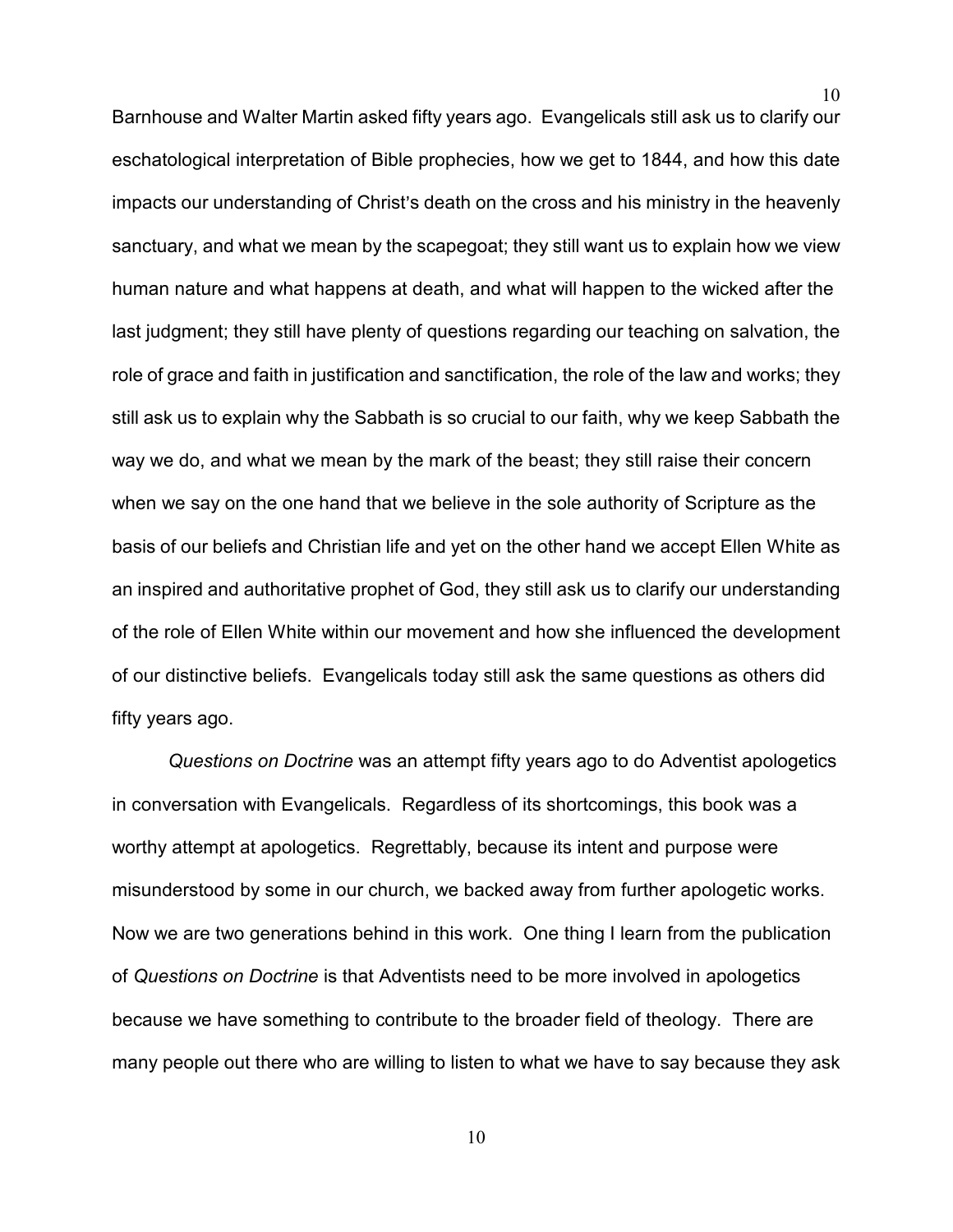many of the same questions we ask.

Take for example the issue of how to understand the nature of Christ's humanity. Do we know that this discussion on the human nature of Christ is not only an Adventist discussion? Some Evangelical theologians are also discussing the implications of Jesus' humanity and its impact on his sinless life and on the plan of redemption. I first became aware of this many years ago when I read the chapter on the nature of Christ in Millard Erickson's Christian Theology. Like many Adventists I had the impression that the discussion on prelapsarianism and postlapsarianism was our little secret. I was surprised to learn that Evangelical theologians are also perplexed about this issue and ask very similar questions. I think we could learn something from listening to their discussions, arguments and conclusions on this theological point of common interest. There might be some insights that we would benefit from. But on the other hand, we could share some of the theological insights we have gained after fifty years of discussion.

So where do we go from here? I think we still have work to do in our theological reflection. We will likely continue to have theological differences between us but I think we can work together in a spirit of love and courtesy. And I think we should focus on the issues, problems and questions people are asking.

While some have accused the church of selling out our fundamental beliefs in order to be accepted by Evangelicals, Questions on Doctrine provided a needed apologetic work on Adventist beliefs in a language that could be understood by others. We should be very conscious that there is a world out there that is forgotten when we squabble between ourselves and that a lot of people would like to hear what we have to say to them. So my recommendation to the church is that more books like Questions on